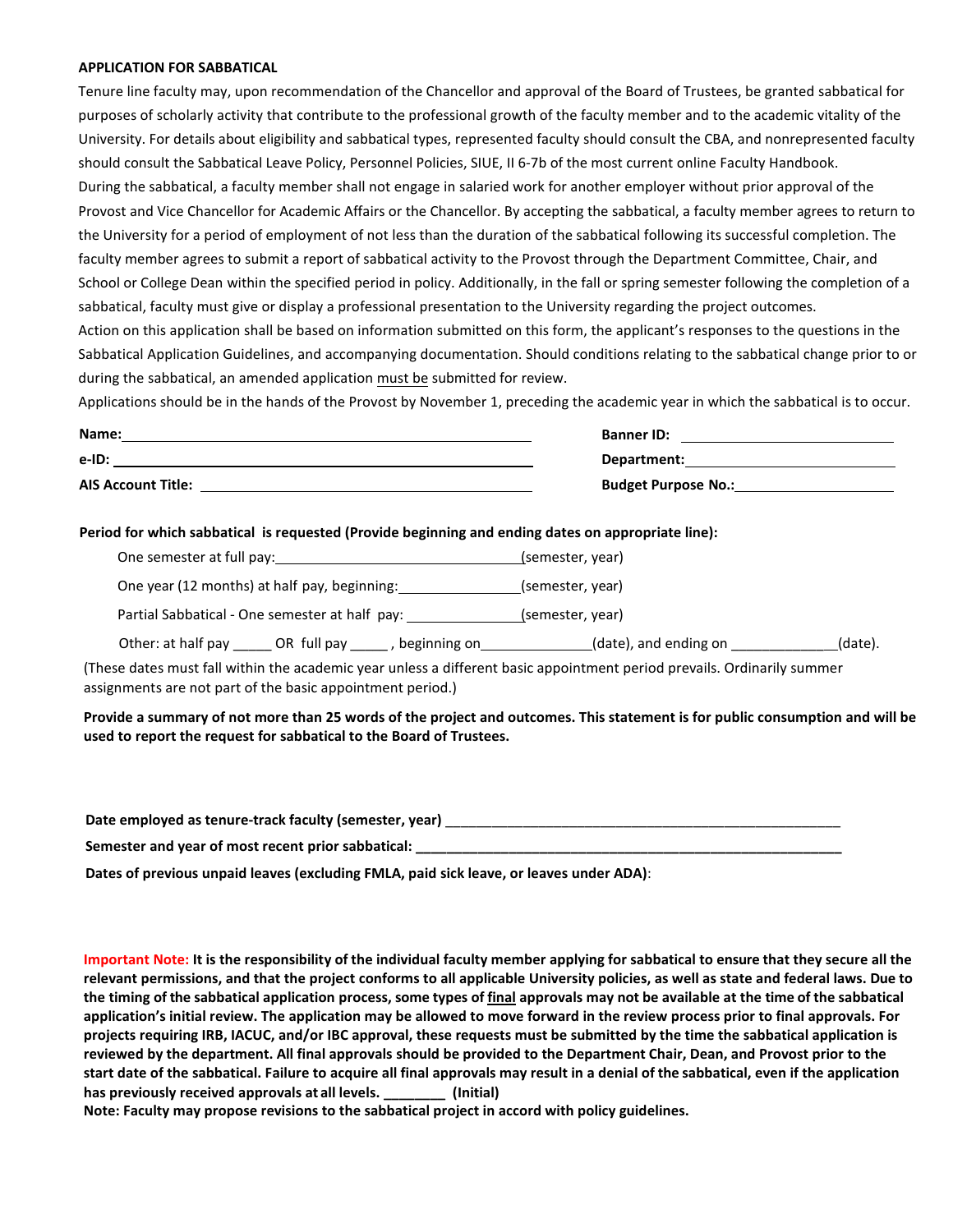| Yes<br>No                                                                   | Does any part of the sabbatical project involve travel outside of the United States or collaboration with a foreign individual,<br>business, university, or government? (https://www.siue.edu/graduate/forms/compliance.shtml)<br>(Initial)  |
|-----------------------------------------------------------------------------|----------------------------------------------------------------------------------------------------------------------------------------------------------------------------------------------------------------------------------------------|
|                                                                             | If yes, I affirm that Export Control paperwork will be submitted in an appropriate time frame.<br>If yes, list all the countries and foreign individuals, businesses, universities, and governments involved in this project:                |
| Yes  <br>No                                                                 | Does the project require review by the Institutional Review Board, including the clinical IRB?<br>(Initial)                                                                                                                                  |
| If yes, I affirm that I have submitted an application to the IRB.           |                                                                                                                                                                                                                                              |
| <b>Submission Date:</b><br>If already approved, protocol number:            | (Provide documentation of submission date with application.)                                                                                                                                                                                 |
| No <sub>l</sub><br>Yes l                                                    | Does the project require review by the Institutional Animal Care Use Committee?<br>(Initial)                                                                                                                                                 |
| If yes, I affirm that I have submitted an application to the IACUC.         |                                                                                                                                                                                                                                              |
| <b>Submission Date:</b><br>If already approved, protocol number:            | (Provide documentation of submission date with application.)                                                                                                                                                                                 |
| Yes<br>No <sub>1</sub>                                                      | Does the project require review by the Institutional Biosafety Committee?<br>(Initial)                                                                                                                                                       |
|                                                                             | If yes, I affirm that I have submitted an application to the Institutional Biosafety Committee.                                                                                                                                              |
| <b>Submission Date:</b>                                                     | (Provide documentation of submission date with application.)                                                                                                                                                                                 |
| Does this project require any other approvals?                              |                                                                                                                                                                                                                                              |
| <b>No</b><br>Yes<br>successful legal and ethical execution of this project. | (Initial)<br>I affirm that I will seek any other approvals (e.g. country permissions, organizational permissions, etc.) necessary to the                                                                                                     |
| <b>Changes to the sabbatical application:</b>                               | I understand and affirm that any changes to the sabbatical project and expected sabbatical outcomes either prior to the period<br>of leave or during the sabbatical leave itself shall be approved as stipulated in the policy.<br>(Initial) |
| <b>Sabbatical presentation:</b>                                             | I agree that in the fall or spring semester following the completion of my sabbatical, I shall give or display a professional<br>presentation to the Univesrity on the outcomes associated with the approved project.<br>(Initial)           |
|                                                                             | Amount of salaried income expected from another employer: (approval required for external employment)<br>Amount of non-University income expected from grants, scholarships, or other sources:                                               |
|                                                                             | Amount of travel and/or living expenses expected from grants, scholarships, or other sources:                                                                                                                                                |
|                                                                             | Is the project able to proceed without these supplementary sources of funds?<br>Yes  <br>No l                                                                                                                                                |
| Signature of Applicant:                                                     |                                                                                                                                                                                                                                              |
| Sabbatical recommended by:                                                  |                                                                                                                                                                                                                                              |
| Dept. Committee:                                                            | Date:<br><u> 1989 - Andrea State Barbara, politik e</u>                                                                                                                                                                                      |
| Chair:                                                                      | Date: $\qquad \qquad$                                                                                                                                                                                                                        |
| Dean:                                                                       |                                                                                                                                                                                                                                              |
| Approved by:                                                                |                                                                                                                                                                                                                                              |
| Provost and Vice Chancellor:                                                |                                                                                                                                                                                                                                              |
| Chancellor:                                                                 | Date:                                                                                                                                                                                                                                        |
|                                                                             |                                                                                                                                                                                                                                              |